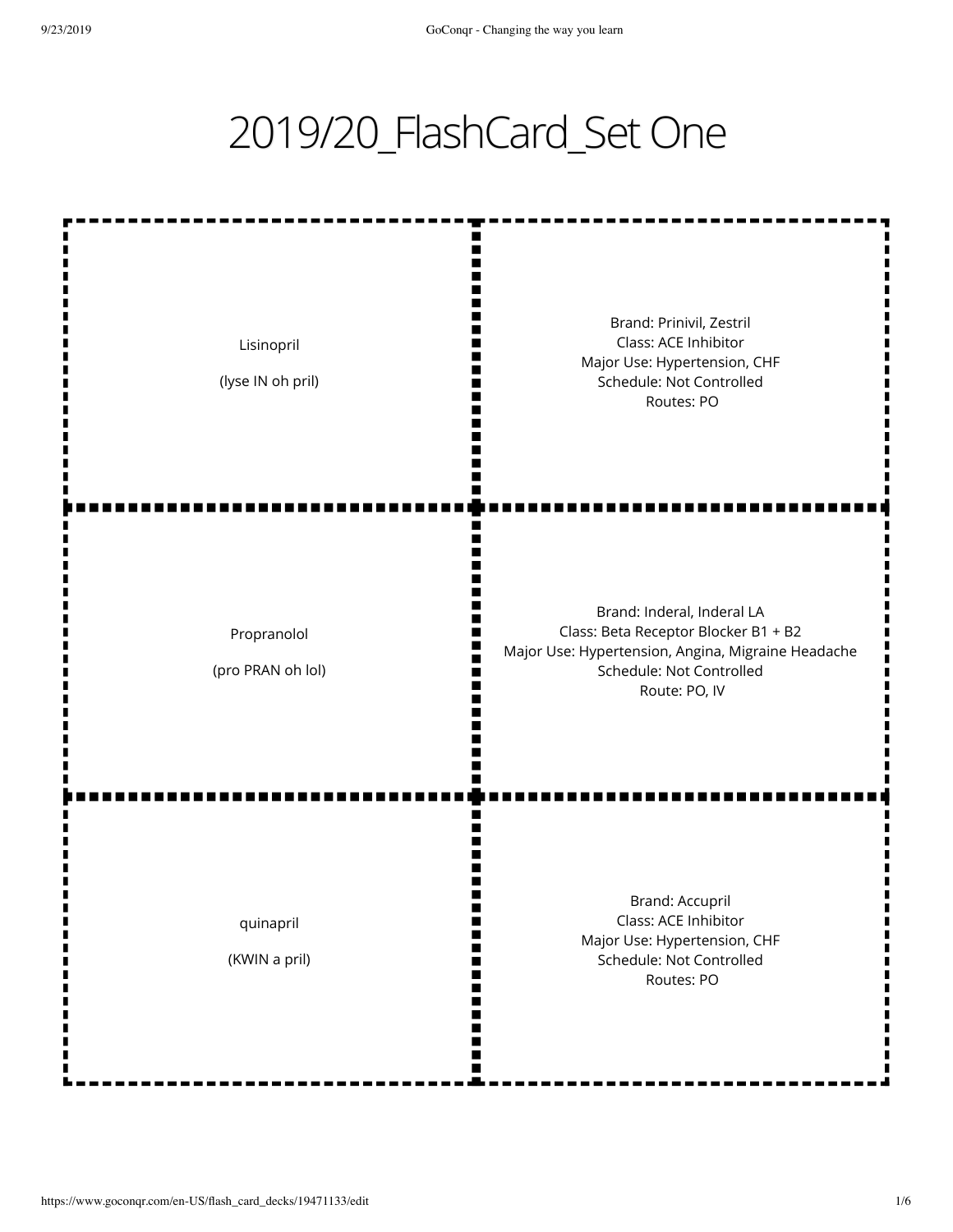| carvedilol<br>(KAR ve dil ole) | Brand: Coreg, Coreg CR<br>Class: Beta Receptor Blocker (B1 + B2)<br>Major Use: Hypertension, CHF<br>Schedule: Not Controlled<br>Routes: PO |
|--------------------------------|--------------------------------------------------------------------------------------------------------------------------------------------|
| valsartan<br>(val ZAR tan)     | Brand: Diovan<br>Class: Angiotensin II Receptor Antagonist<br>Major Use: Hypertension<br>Schedule: Not Controlled<br>Routes: PO            |
| losartan<br>(loe SAR tan)      | <b>Brand: Cozaar</b><br>Class: Angiotensin II Receptor Antagonist<br>Major Use: Hypertension<br>Schedule: Not Controlled<br>Routes: PO     |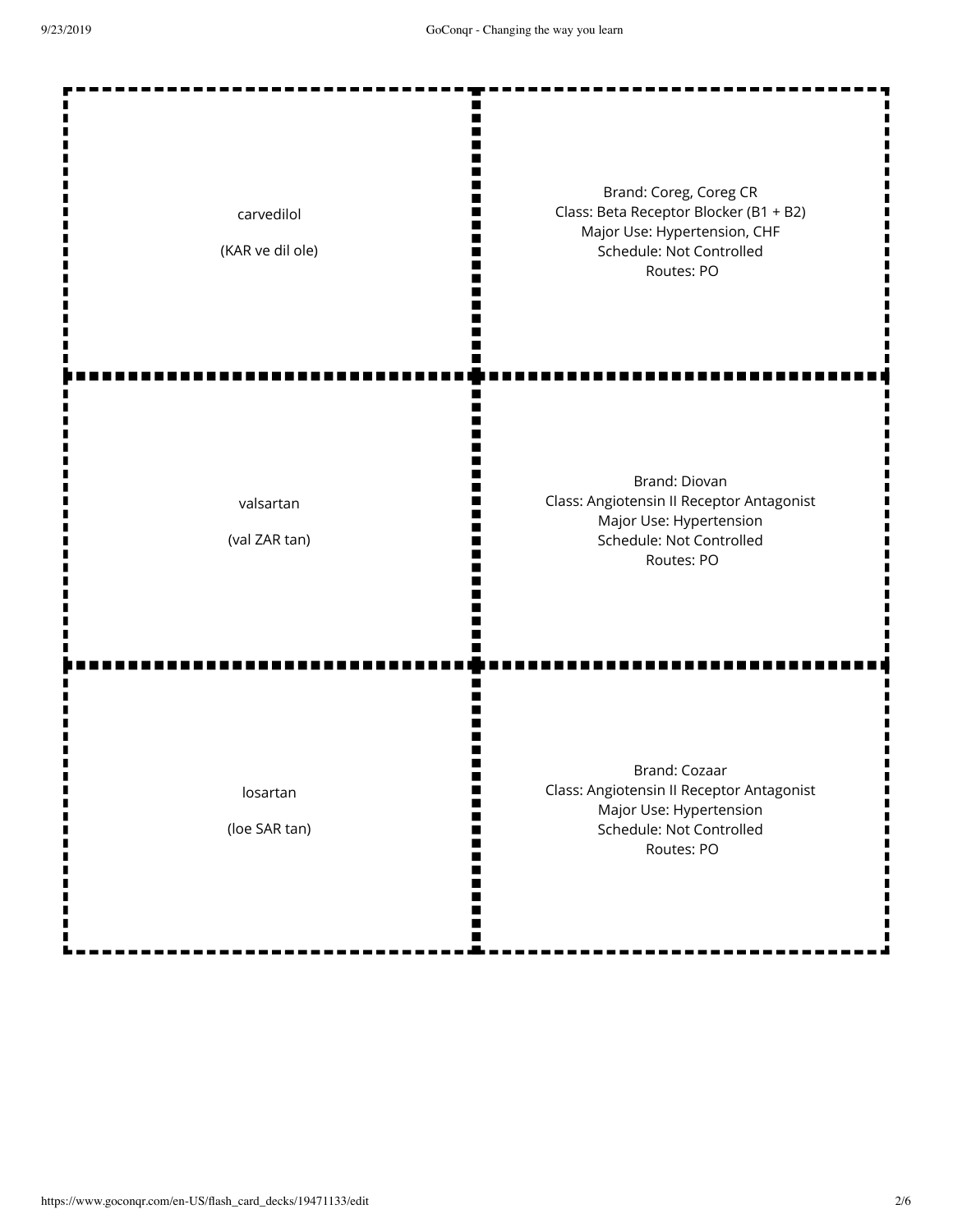| enalapril<br>(e NAL a pril)    | <b>Brand: Vasotec</b><br>Class: ACE Inhibitor<br>Major Use: Hypertension, CHF<br>Schedule: Not Controlled<br>Routes: PO                                                                      |
|--------------------------------|----------------------------------------------------------------------------------------------------------------------------------------------------------------------------------------------|
| nifedipine<br>(nye FED i peen) | Brand: Adalt, Adalt CC, Procardia, Procardia XL<br>Class: Calcium Channel Blocker<br>Major Use: Hypertension, Angina<br>Schedule: Not Controlled<br>Routes: PO                               |
| verapamil<br>(ver AP a mil)    | Brand: Calan, Calan SR, Covera-HS, Verelan, Verelan PM<br>Class: Calcium Channerl Blockers<br>Major Use: Angina, Hypertension, Atrial Fibrillation<br>Schedule: Not Controlled<br>Routes: PO |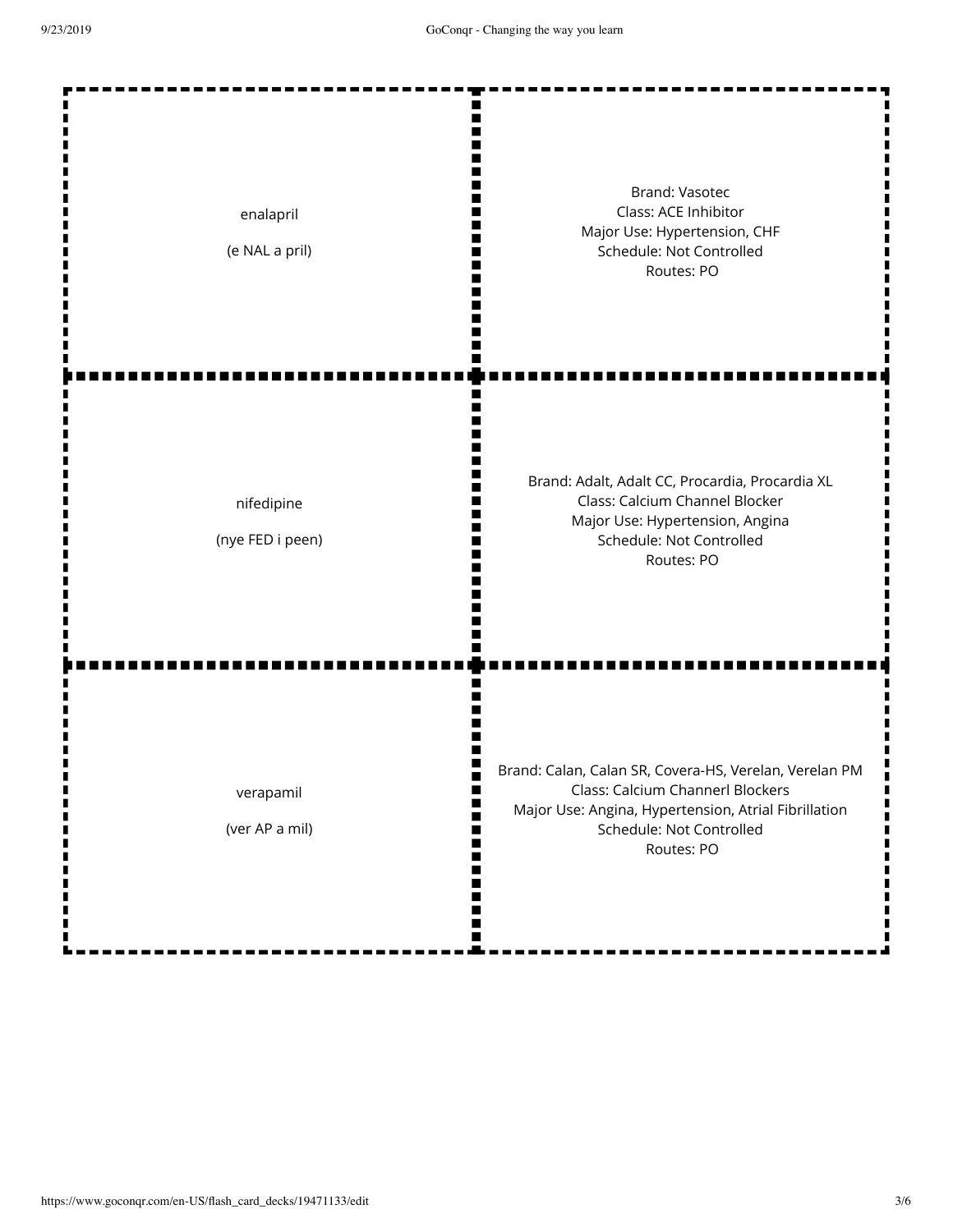| irbesartan<br>(ir be SAR tan)  | Brand: Avapro<br>Class: Angiotensin II Receptor Antagonist<br>Major Use: Hypertension<br>Schedule: Not Controlled<br>Routes: PO                       |
|--------------------------------|-------------------------------------------------------------------------------------------------------------------------------------------------------|
| nebivolol<br>(ne BIV oh lol)   | Brand: Bystolic<br>Class: Beta Receptor Blocker (B1)<br>Major Use: Hypertension<br>Schedule: Not Controlled<br>Routes: PO                             |
| amlodipine<br>(am LOE di peen) | <b>Brand: Norvasc</b><br>Class: Calcium Channel Blocker<br>Major Use: Hypertension, Coronary Artery Disease<br>Schedule: Not Controlled<br>Routes: PO |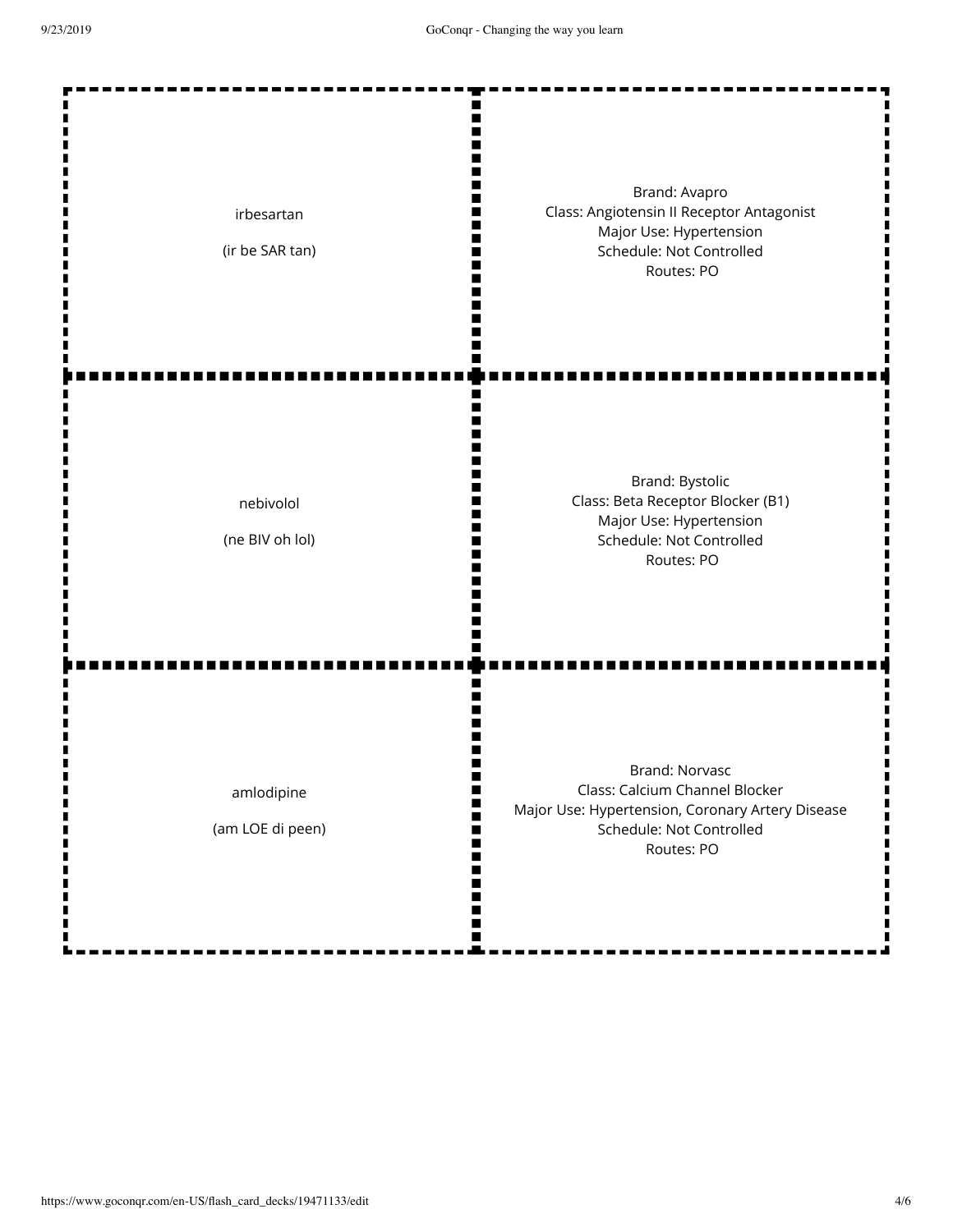